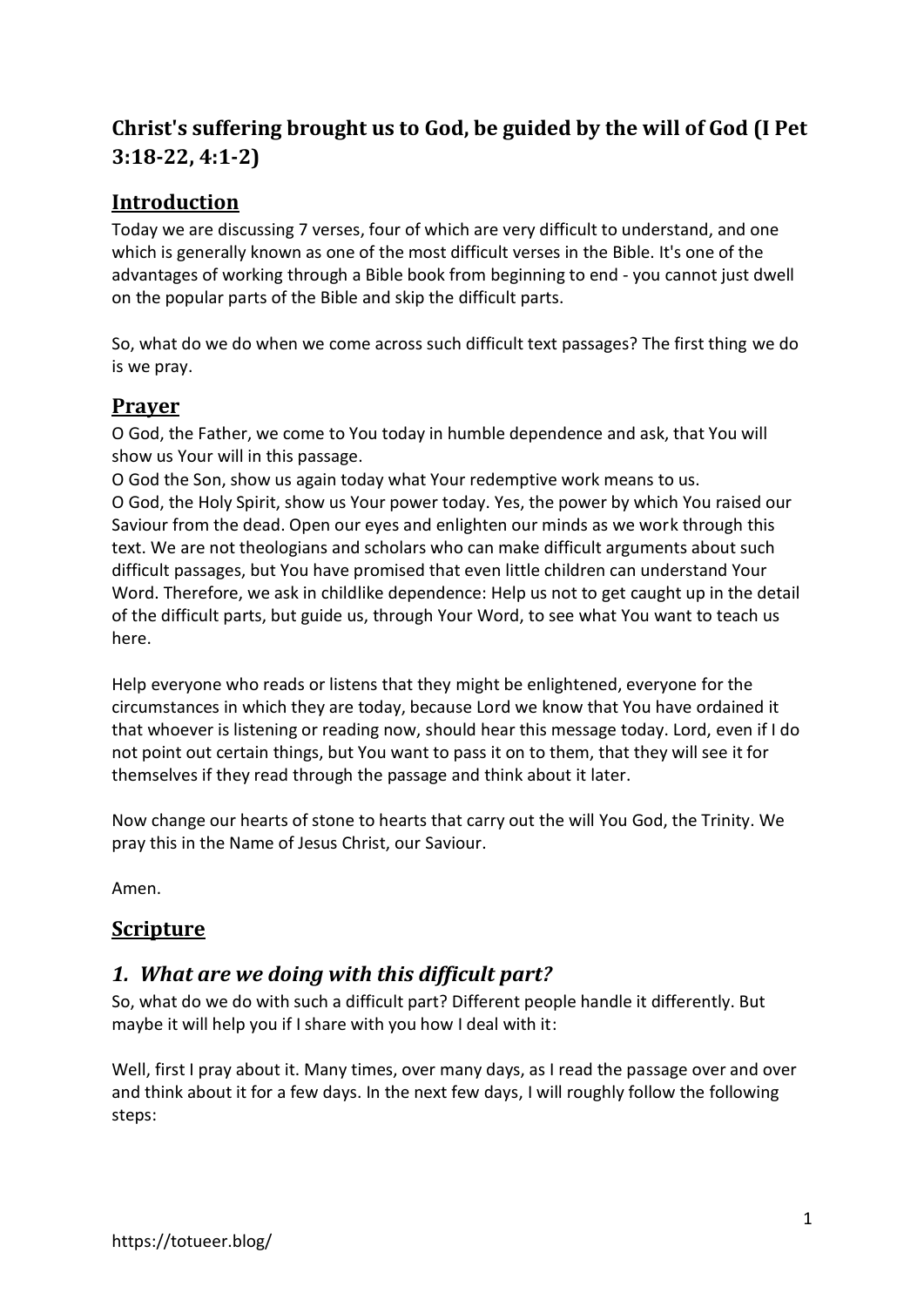- 1. I try to determine the structure of the passage so that I can understand what the most important point is, that the author is making and try to focus to understand that.
- 2. Then I see if the verses just before, or just after the main passage gives me more clarity.
- 3. Then I look to see if the author quotes from other passages and go read it to see how it helps.
- 4. Then I search if the author touches on the subject elsewhere in the same book.
- 5. Then I look at what the same author says about it elsewhere in the Bible.
- 6. And lastly, I will delve into what other Bible texts say about the passage.

All these steps were necessary here. You will see it as we go through it, and of course it is not possible to cover one of the most difficult parts of the Bible in a short video. We are therefore going to do it in two days. Even that is not enough, but we are working on an overview of I Peter, so we cannot get caught up in too much detail.

Today, we are going to look at the structure and what is clear and what the core message is to us. Tomorrow we will then work through the difficult parts and ask ourselves: How do these difficult parts enlighten our core message even further. Why were they put in there?

## *2. Christ… suffered for our sins … so that He could bring you to God.*

If we first take out the difficult parts and the parts that is there to further describe the core message, so that we can get the structure of the passage, then it reads as follows: *Have no fear of them, nor be troubled,* 

*15 but in your hearts honour Christ the Lord as holy, 18 For Christ also suffered… for sins, that he might bring us to God,*

*being put to death in the flesh but made alive in the spirit,* 

[difficult part about appearing spirits and the baptism that saves…]

*through the resurrection of Jesus Christ,* 

*22 who has… gone into heaven and is at the right hand of God, with angels, authorities, and powers having been subjected to him.*

*1 Since therefore Christ suffered in the flesh,* 

*arm yourselves…* [difficult part about sin]

*2 so as to live for the rest of the time…for the will of God.*

Remember, I Peter 1:13-3:12 was mainly about holiness. Peter has just started teaching us about suffering.

Yesterday we finished with *Have no fear of them, nor be troubled, 15 but in your hearts honour Christ the Lord as holy, 18 For…*

Peter now joins in when he starts with "for"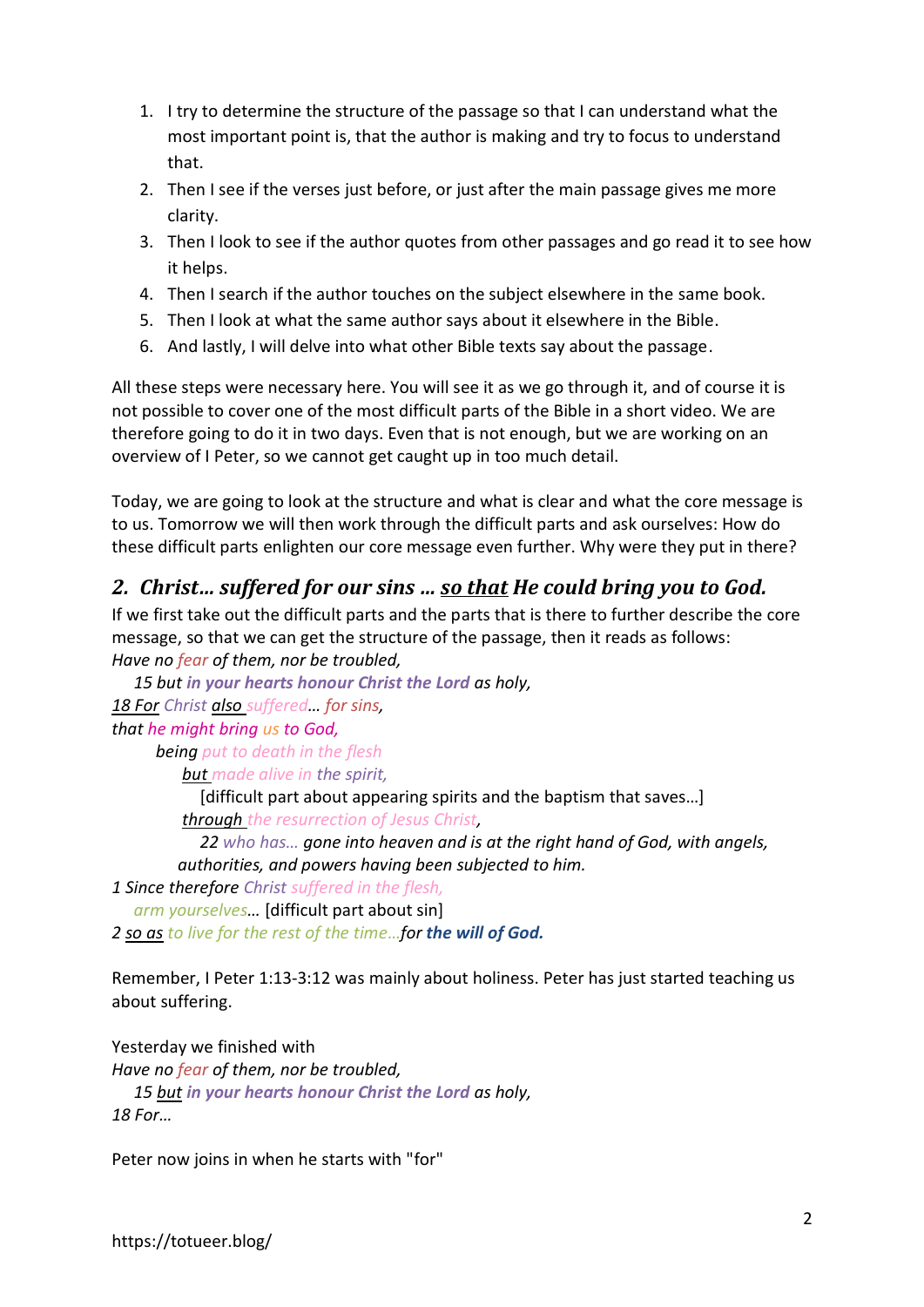We did not point this out yesterday, but verse 15 actually comes from Isaiah 8:

*12 "Do not call conspiracy all that this people calls conspiracy, and do not fear what they fear, nor be in dread.* 

*13 But the Lord of hosts, him you shall honor as holy. Let him be your fear, and let him be your dread.*

*14 And he will become a sanctuary and a stone of offense and a rock of stumbling (Isaiah 8:11-14)*

Isaiah writes shortly before the exile. The people are also afraid just like Paul's readers. The answer to them in this siutation is: Recognize God as holy, fear Him and not people. Remember, Peter also quoted this passage about the stone when we dealt with growing in faith. There we saw either we are stumbling over Him, or He is precious to us. Peter now uses it here and applies it to Christ: *in your hearts honour Christ the Lord*

In our grouping of Bible books, I Peter comes in bundle W, which deals with suffering and affliction. The other book in the bundle is Hebrews. We are going to use Hebrews 9 and 10 today and tomorrow to help us through the passage. Just look at how relevant their circumstances were:

*32 But recall the former days when, after you were enlightened, you endured a hard struggle with sufferings, 33 sometimes being publicly exposed to reproach and affliction, and sometimes being partners with those so treated. 34 For you had compassion on those in prison, and you joyfully accepted the plundering of your property, since you knew that you yourselves had a better possession and an abiding one. (Hebrews 10:32)*

The core message for this passage is in verse 18. None of the difficult passages appear in it: *18 For Christ also suffered… for sins,* 

Christ's suffering is a very strong theme in the letter. In addition to the two times it appears in today's passage, he also teaches us:

*1:10,11 Concerning this salvation, the prophets who prophesied about…sufferings of Christ and the subsequent glories.*

*1:19 but with the precious blood of Christ, like that of a lamb without blemish or spot. 2:21 For to this you have been called, because Christ also suffered for you, leaving you an example, so that you might follow in his steps.* 

*4:13 But rejoice insofar as you share Christ's sufferings, that you may also rejoice and be glad when his glory is revealed.*

*5:1 fellow elder and a witness of the sufferings of Christ*

So suffering was foretold, it redeemed us, it gives us footsteps to follow, it takes away our sin, it makes us rejoice in suffering. And Peter was an eyewitness to all of this: It is true. Even if we do not understand anything more from today's passage, the core message is precious because listen to the reason why He suffered:

#### *that he might bring us to God,*

It's wonderful that our sins are forgiven, it's even more wonderful that we are going to live forever in our inheritance, but the most wonderful thing is that we can be with God. We will be in His presence forever. But note Peter uses the past tense: might bring. The relationship has already been restored. Our book that helps us to understand, Hebrews clarifies it like this: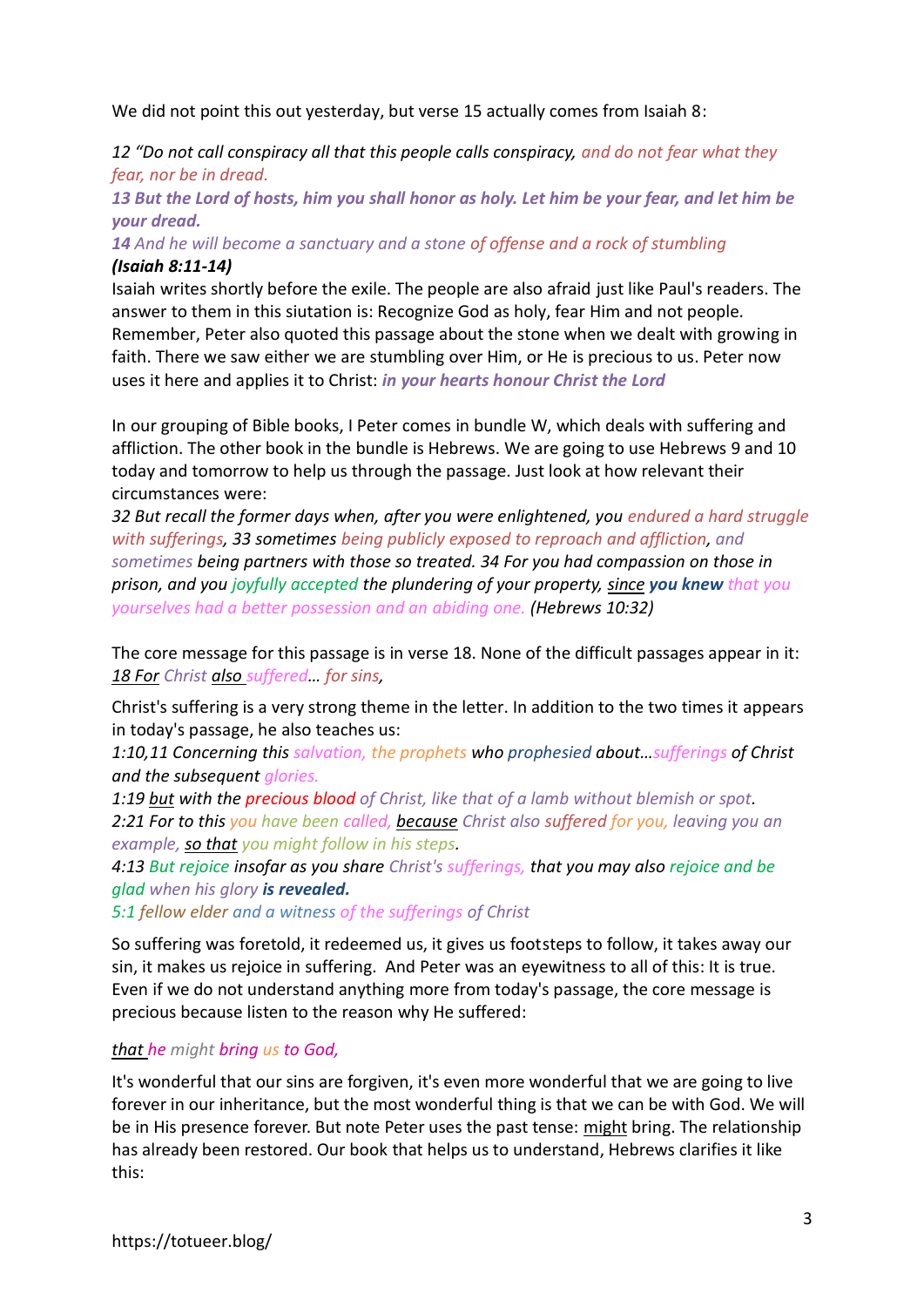*19 Therefore, brothers, since we have confidence to enter the holy places by the blood of Jesus, 20 by the new and living way that he opened for us through the curtain, that is, through his flesh, (Hebrews 10:19-20)*

God is not a God who is far away, we can talk to him directly. Do you still have the courage to enter that sanctuary with prayer in your times of trouble? Do you still realize that the only reason you can do this, is because Jesus Christ tore the veil to the Most Holy through his death?

The pieces in between now shed further light on this for us: *"Once".* Christ suffered once and its impact lasts forever. It is also illuminated in Hebrews.:

*10 And by that will we have been sanctified through the offering of the body of Jesus Christ once for all. (Hebrews 10:10)*

And he did it for the sake of the unrighteous. People who do not deserve it at all - me and you! Hebrews help us in this way:

*24 For Christ has entered, not into holy places made with hands, which are copies of the true things, but into heaven itself, now to appear in the presence of God on our behalf. 25 Nor was it to offer himself repeatedly… But as it is, he has appeared once for all at the end of the ages to put away sin by the sacrifice of himself. (Hebrews 9:24-26)*

That was the only way the unrighteous man's sin could be set aside was by substituting a righteous one.

*He, the Righteous, for the sake of the unrighteous*

*15 For we do not have a high priest who is unable to sympathize with our weaknesses, but one who in every respect has been tempted as we are, yet without sin. 16 Let us then with confidence draw near to the throne of grace, that we may receive mercy and find grace to help in time of need. (Hebrews 4:14-16, ESV)*

#### *3. He who was resurrected*

Peter has now explained to us why Christ had to suffer, now he discusses the resurrection:

*being put to death in the flesh*

*but made alive in the spirit,* 

[difficult part about appearing spirits and the baptism that saves…] *through the resurrection of Jesus Christ,* 

*22 who has… gone into heaven and is at the right hand of God, with angels, authorities, and powers having been subjected to him.*

*1 Since therefore Christ suffered in the flesh,* 

*arm yourselves…* [difficult part about sin]

*2 so as to live for the rest of the time…for the will of God.*

Tomorrow we will look at what the resurrection means by looking at the first difficult part.

Verse 22 tells us more about him who has gone to heaven. *22 who has gone into heaven*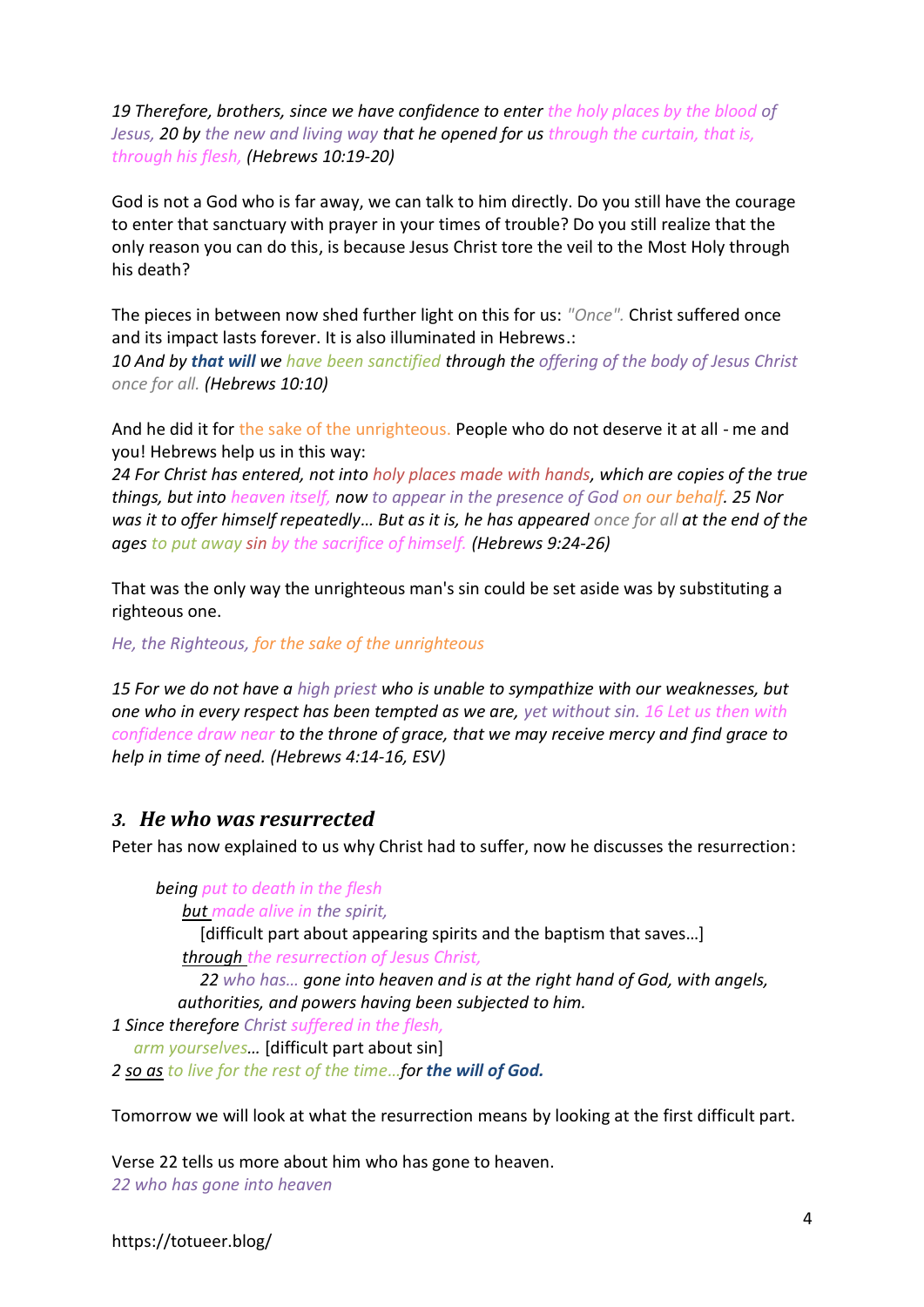#### *and is at the right hand of God, with angels, authorities, and powers having been subjected to him. (I Pet 3:22 ESV)*

The One who died for our sins has risen and is now reigning from heaven. His work as substitute has now reconciled us to God and we also now have access to God. It's the one who has risen. It's your Saviour!

Now chapter 3 turns into chapter 4.

He then discusses a further implication of Christ's suffering with another difficult part that we will still get to.

This message about Christ's suffering and resurrection then flows into a new life:

*2 So as to live no longer for human passions but for the will of God.*

And this from today till the day you die.

The passage began with the command not to be afraid of people who cause suffering, but to fear God by revering Jesus Christ. We are no longer afraid of people who persecute or insult us because our hearts have been changed. Its foundation is the redemptive work of Jesus Christ. We now let ourselves be led by the will of God. How do we do that? Hebrews also helps us with this:

*15 And the Holy Spirit also bears witness to us; for after saying, 16 "This is the covenant that I will make with them after those days, declares the Lord: I will put my laws on their hearts, and write them on their minds," 17 then he adds, "I will remember their sins and their lawless deeds no more." (Heb 10:15-17)*

Peter pointed out earlier in the book that we have been resurrected, we are born again. As new people we see this redemptive work of Jesus Christ, and we no longer fall over the stone, but He has become a precious Cornerstone to us. That is why we are part of the new covenant with the two wonderful promises:

- 1. The forgiveness of sin
- 2. The dwelling and working of the Holy Spirit.

### **Conclusion**

This whole passage is about why we should not be afraid or upset in suffering

We must rather fear God because: He suffered for ours sins so He could bring us to God.

He's resurection remind us of His salvation. He is the one who rules.

Therefore we are done with sin and are being led through the will of God